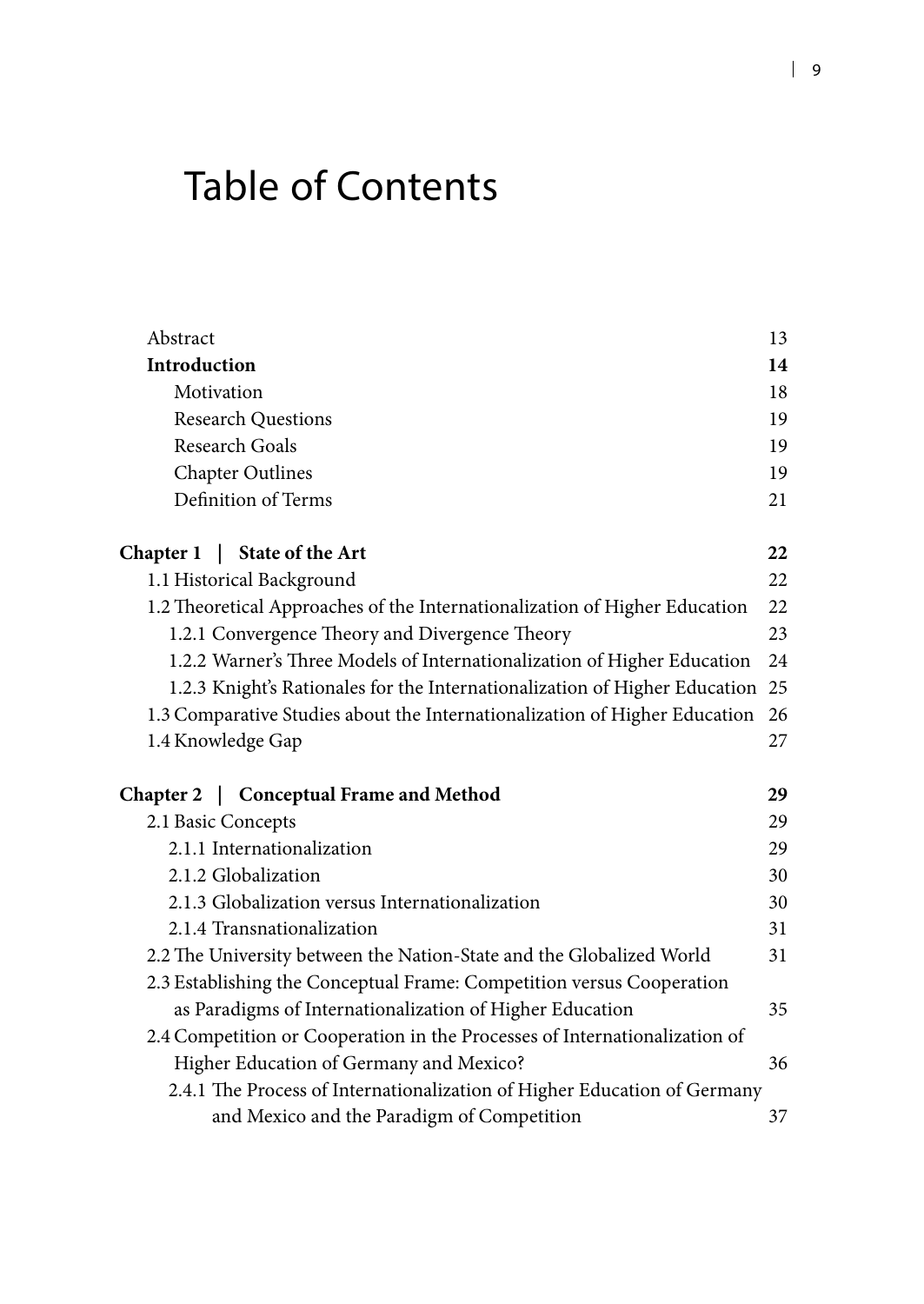| 2.4.2 The Process of Internationalization of Higher Education             |    |
|---------------------------------------------------------------------------|----|
| of Germany and Mexico and the Paradigm of Cooperation                     | 37 |
| 2.5 English-Speaking Countries versus Non-English-Speaking Countries:     |    |
| Between Competition and Cooperation                                       | 39 |
| 2.6 The Use of Time in the Research                                       | 42 |
| 2.7 Method                                                                | 44 |
| 2.7.1 Data Processing Procedures (Method of Inquiry)                      | 45 |
| 2.7.2 Research Instruments                                                | 46 |
| 2.7.3 Sampling Design                                                     | 46 |
| Chapter 3   Germany and the Internationalization of Higher Education      | 48 |
| 3.1 The German System of Higher Education                                 | 48 |
| 3.2 Germany and the Changes in Higher Education                           | 49 |
| Reforms to the German System of Higher Education                          | 49 |
| 3.3 Antecedents of the Internationalization of Higher Education           |    |
| in Germany                                                                | 51 |
| 3.4 The Student Mobility in Germany                                       | 56 |
| 3.4.1 The International Students in Germany                               | 57 |
| Number of Students                                                        | 57 |
| Countries of Origin                                                       | 58 |
| Reasons why International Students want to Study in Germany               | 60 |
| 3.4.2 The German Students Abroad                                          | 61 |
| Number of Students                                                        | 61 |
| Countries of Destination                                                  | 61 |
| Reasons why German Students want to Study Abroad                          | 61 |
| 3.4.3 Challenges of the Student Mobility in Germany                       | 62 |
| Chapter 4   Mexico and the Internationalization of Higher Education       | 64 |
| 4.1 The Mexican System of Higher Education                                | 64 |
| 4.2 Mexico and the Changes in the Higher Education                        | 66 |
| 4.3 Antecedents of the Internationalization of Higher Education in Mexico | 68 |
| 4.4 The Student Mobility in Mexico                                        | 72 |
| 4.4.1 The International Students in Mexico                                | 73 |
| Reasons why International Students want to Study in Mexico                | 74 |
| 4.4.2 The Mexican Students Abroad                                         | 75 |
| 4.4.3 Challenges of Student Mobility in Mexico                            | 77 |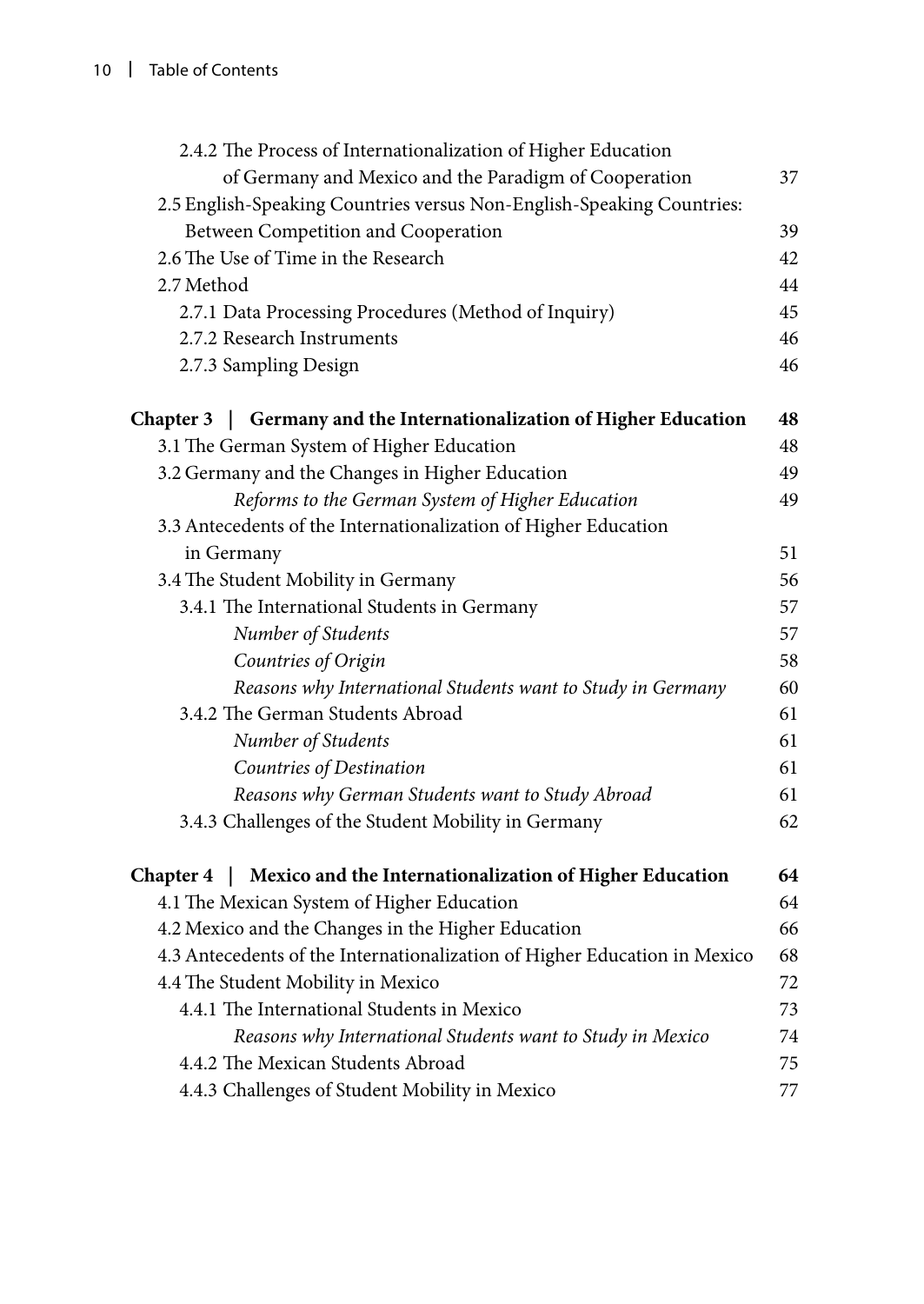| Chapter 5   A Comparative Analysis of the Processes of Internationalization |     |
|-----------------------------------------------------------------------------|-----|
| of Higher Education in Germany and Mexico:                                  |     |
| <b>Competition versus Cooperation</b>                                       | 79  |
| 5.1 State versus Market                                                     | 79  |
| 5.1.1 The Global Market of Higher Education in Germany and Mexico           | 80  |
| 5.1.1.1 The Global Market of Higher Education in Germany                    | 80  |
| 5.1.1.2 The Global Market of Higher Education in Mexico                     | 83  |
| 5.1.2 The Role of the State in the Internationalization of Higher           |     |
| Education in Germany and Mexico                                             | 86  |
| 5.1.2.1 The Role of the State in the Internationalization of Higher         |     |
| <b>Education</b> in Germany                                                 | 86  |
| The Role of DAAD and the Ministries in International Academic               |     |
| Cooperation                                                                 | 87  |
| 5.1.2.2 The Role of the State in the Internationalization of Higher         |     |
| <b>Education in Mexico</b>                                                  | 89  |
| 5.1.3 Final Remarks about State versus Market                               | 93  |
| 5.2 The Geopolitical Situation of Germany and Mexico and the                |     |
| <b>Higher Education</b>                                                     | 93  |
| 5.2.1 The Geopolitical Situation of Germany and the Higher Education        | 94  |
| 5.2.1.1 Germany and the European Union as Instrument of Regional            |     |
| Cooperation in Higher Education                                             | 94  |
| 5.2.1.2 The Internationalization of Higher Education in Germany and         |     |
| the Aid to the Development                                                  | 97  |
| 5.2.1.3 East-West Relationships in Germany: the Internationalization        |     |
| of Higher Education and the Convergence of two Political                    |     |
| Ideologies                                                                  | 98  |
| 5.2.2 The Geopolitical Situation of Mexico and the Higher Education         | 100 |
| 5.2.2.1 Mexico and the NAFTA as Instrument of Regional                      |     |
| Cooperation in Higher Education                                             | 100 |
| 5.2.2.2 The North-South Divide and the Internationalization of              |     |
| Higher Education in Mexico                                                  | 101 |
| 5.3 How is Student Mobility Perceived in the German and Mexican             |     |
| Universities?                                                               | 104 |
| 5.4 The Prestige and Quality of Higher Education                            | 106 |
| Tradition and Reputation as Factors of Quality of Higher Education          |     |
| in Germany                                                                  | 108 |
| The Mexican Universities and the Quality of Higher Education                | 110 |